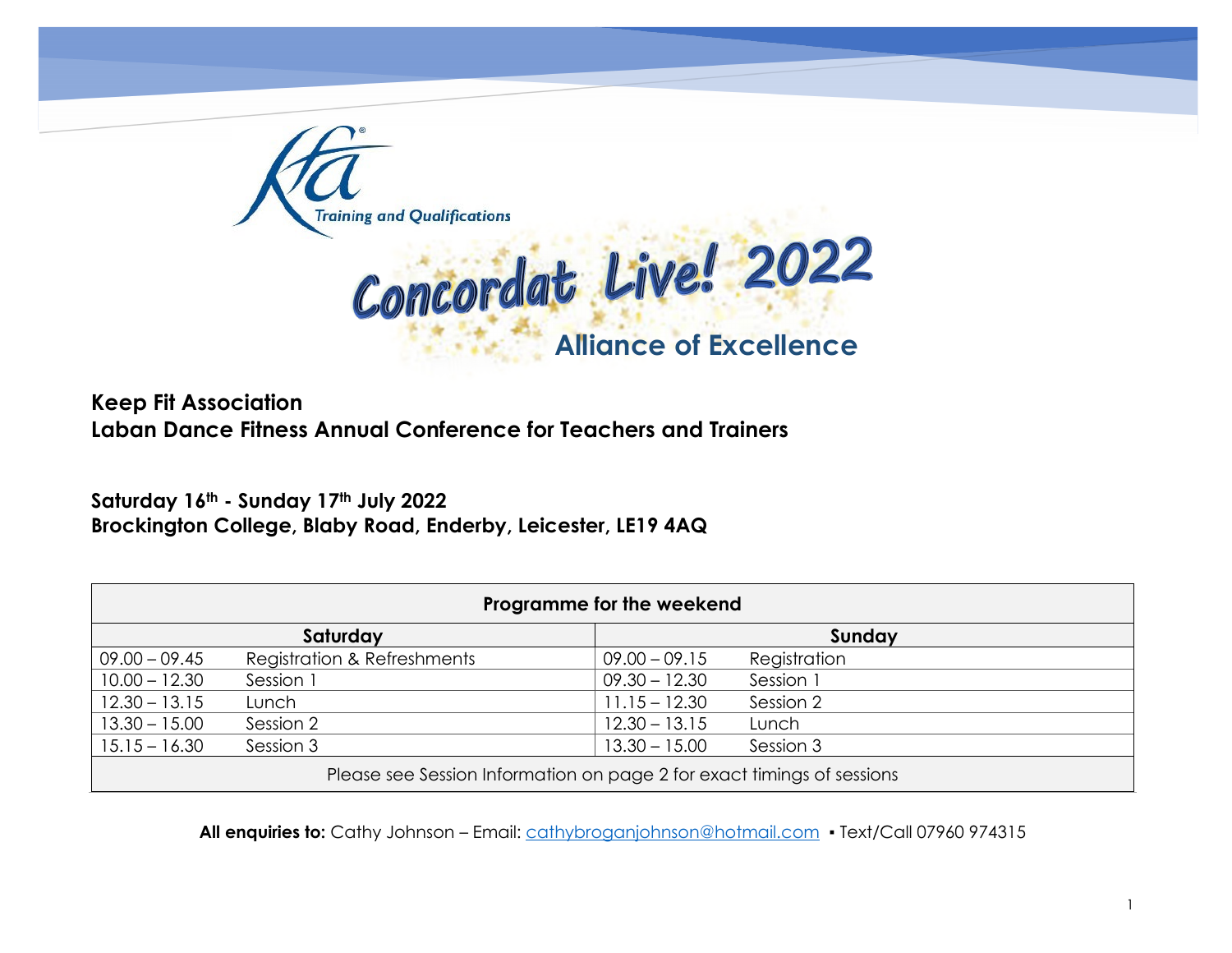## **Session Information**

| Saturday                                                                                                                                                                       |                                                                                                                                                                                               |                                                                                                                           |  |  |  |  |
|--------------------------------------------------------------------------------------------------------------------------------------------------------------------------------|-----------------------------------------------------------------------------------------------------------------------------------------------------------------------------------------------|---------------------------------------------------------------------------------------------------------------------------|--|--|--|--|
| $10.00 - 12.30$                                                                                                                                                                | $10.00 - 12.30$                                                                                                                                                                               | $10.00 - 12.30$                                                                                                           |  |  |  |  |
| Planes, Rings & Other Things                                                                                                                                                   | Choreography to Contrast Exercise,                                                                                                                                                            | Apparatus for Seated Exercise                                                                                             |  |  |  |  |
| <b>Cathy Washbrooke</b>                                                                                                                                                        | <b>Movement and Dance</b>                                                                                                                                                                     | Unit 1 Element 6                                                                                                          |  |  |  |  |
| Cathy is an external Tutor & will be                                                                                                                                           | Unit 1 Element 3                                                                                                                                                                              | <b>Sue Bennett</b>                                                                                                        |  |  |  |  |
| bringing her own perspective to the                                                                                                                                            | <b>Lisa Terry</b>                                                                                                                                                                             | Join Sue to explore the use of                                                                                            |  |  |  |  |
| creative development of a Laban<br>topic                                                                                                                                       | Lisa will use Laban to allow you to<br>explore and experience the contrasting<br>styles of work offered by the KFA -<br>Exercise, Movement and Dance                                          | apparatus to add interest & increase<br>the physical challenge in your seated<br>exercise classes                         |  |  |  |  |
|                                                                                                                                                                                |                                                                                                                                                                                               |                                                                                                                           |  |  |  |  |
| $13.30 - 15.00$                                                                                                                                                                | $13.30 - 16.00$                                                                                                                                                                               | $13.30 - 15.00$                                                                                                           |  |  |  |  |
| Apparatus - Hoops                                                                                                                                                              | <b>Qualitative Relationships</b>                                                                                                                                                              | Use of Voice                                                                                                              |  |  |  |  |
| Unit 1 Element 6                                                                                                                                                               | Unit 2 Element 12                                                                                                                                                                             | Unit 1, Element 6                                                                                                         |  |  |  |  |
| <b>Lynne Dowdican</b>                                                                                                                                                          | <b>Maureen Chitty</b>                                                                                                                                                                         | <b>Marilyn Laverick</b>                                                                                                   |  |  |  |  |
| Join Lynne as she progresses the use<br>of hoops beyond their basics and<br>shows you how using large appratus<br>can be both effective and fun for all<br>your class members. | Gain the confidence with Maureen to<br>include Qualitative Relationships in your<br>classes, as they have such great<br>choreographic potential and are one<br>of KFA's unique selling points | Use of voice is an important teaching<br>skill see how you can use it to achieve<br>benefits for you & your class members |  |  |  |  |
|                                                                                                                                                                                |                                                                                                                                                                                               | $15.15 - 16.30$                                                                                                           |  |  |  |  |
|                                                                                                                                                                                |                                                                                                                                                                                               | <b>Bubble Dance</b>                                                                                                       |  |  |  |  |
| $15.30 - 16.30$                                                                                                                                                                | $16.00 - 16.30$                                                                                                                                                                               | <b>Cathy Washbrooke</b>                                                                                                   |  |  |  |  |
| <b>Stretch &amp; Relaxation</b>                                                                                                                                                | <b>Optional follow on for trainers</b>                                                                                                                                                        | In this fun movement session Cathy will                                                                                   |  |  |  |  |
| Unit 1, Element 7                                                                                                                                                              | Breakdown of how the learning was                                                                                                                                                             | help you explore your kinesphere to<br>inspire & develop your creative skills                                             |  |  |  |  |
| Lisa Bigley                                                                                                                                                                    | delivered                                                                                                                                                                                     |                                                                                                                           |  |  |  |  |
| Join with Lisa to wind down after a full<br>day, either with a view to<br>incorporating this in to your classes -<br>or just for you!                                          | For Trainers whole session to be counted<br>as training hours                                                                                                                                 |                                                                                                                           |  |  |  |  |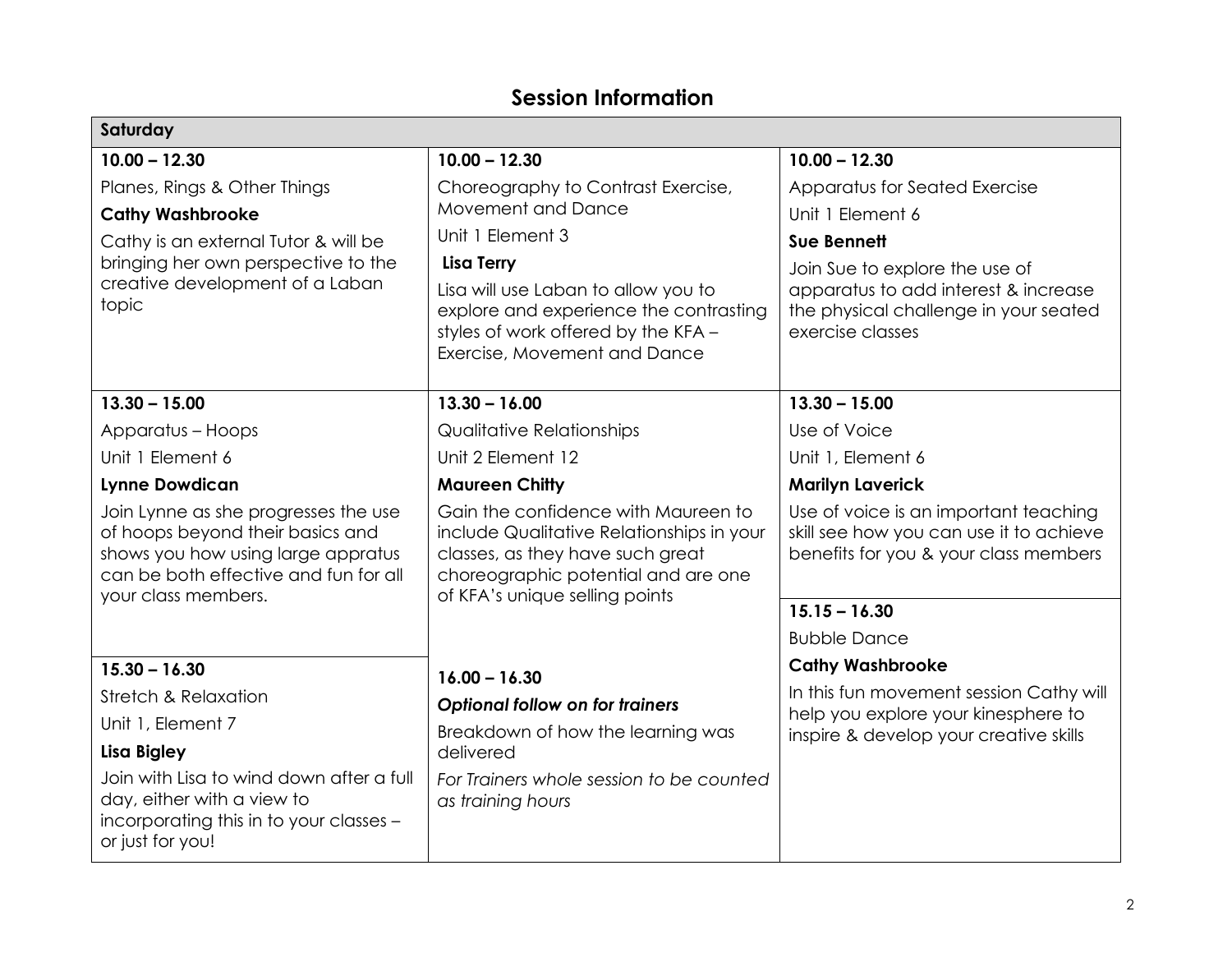| Sunday                                                                              |                                                                  |                                                                               |  |  |  |  |
|-------------------------------------------------------------------------------------|------------------------------------------------------------------|-------------------------------------------------------------------------------|--|--|--|--|
| $09.30 - 12.30$                                                                     | $09.30 - 11.15$                                                  | $09.30 - 11.00$                                                               |  |  |  |  |
| Laban & Landscapes                                                                  | Choreography Using Diagonal Scales                               | Use of Music to develop Dynamic                                               |  |  |  |  |
| <b>Cathy Washbrooke</b>                                                             | Unit 3 Element 13                                                | Choreography                                                                  |  |  |  |  |
|                                                                                     | <b>Jan Shapley</b>                                               | Unit 2, Element 8                                                             |  |  |  |  |
| With Cathy you will explore a specific                                              | Discover the variety, interest and                               | <b>Gay Furnell</b>                                                            |  |  |  |  |
| site (in/out doors), investigating textures<br>and forms and translating these into | challenge to movement that this<br>subject can offer             | Find out how to use music as the<br>stimulus to enhance the dynamic           |  |  |  |  |
| creative movement                                                                   |                                                                  | quality of your classwork                                                     |  |  |  |  |
|                                                                                     |                                                                  | $11.15 - 12.30$                                                               |  |  |  |  |
|                                                                                     | $11.15 - 12.00$                                                  | Core Stability                                                                |  |  |  |  |
|                                                                                     | <b>Optional follow on for trainers</b>                           | Unit 1, Element 7                                                             |  |  |  |  |
|                                                                                     | Breakdown of how the learning was<br>delivered                   | <b>Irene Saunders</b>                                                         |  |  |  |  |
|                                                                                     |                                                                  | Irene will show you how to improve                                            |  |  |  |  |
|                                                                                     | For Trainers whole session to be                                 | Core Strength using safe and effective<br>exercises that engage all the major |  |  |  |  |
|                                                                                     | counted as training hours                                        | muscle groups                                                                 |  |  |  |  |
| $13.30 - 15.00$                                                                     | $13.30 - 15.00$                                                  |                                                                               |  |  |  |  |
| <b>Apparatus - Materials</b>                                                        | Dancing Texts                                                    |                                                                               |  |  |  |  |
| Unit 1 Element 6                                                                    | Unit 2 Element 8                                                 |                                                                               |  |  |  |  |
| <b>Lynne Dowdican</b>                                                               | (Expressive choreography)                                        |                                                                               |  |  |  |  |
| See how the use of materials can help                                               | <b>Lisa Bigley</b>                                               |                                                                               |  |  |  |  |
| you achieve a variety of physical                                                   | Starting with text, through                                      |                                                                               |  |  |  |  |
| objectives in your class                                                            | improvisation, develop exciting &<br>innovative movement phrases |                                                                               |  |  |  |  |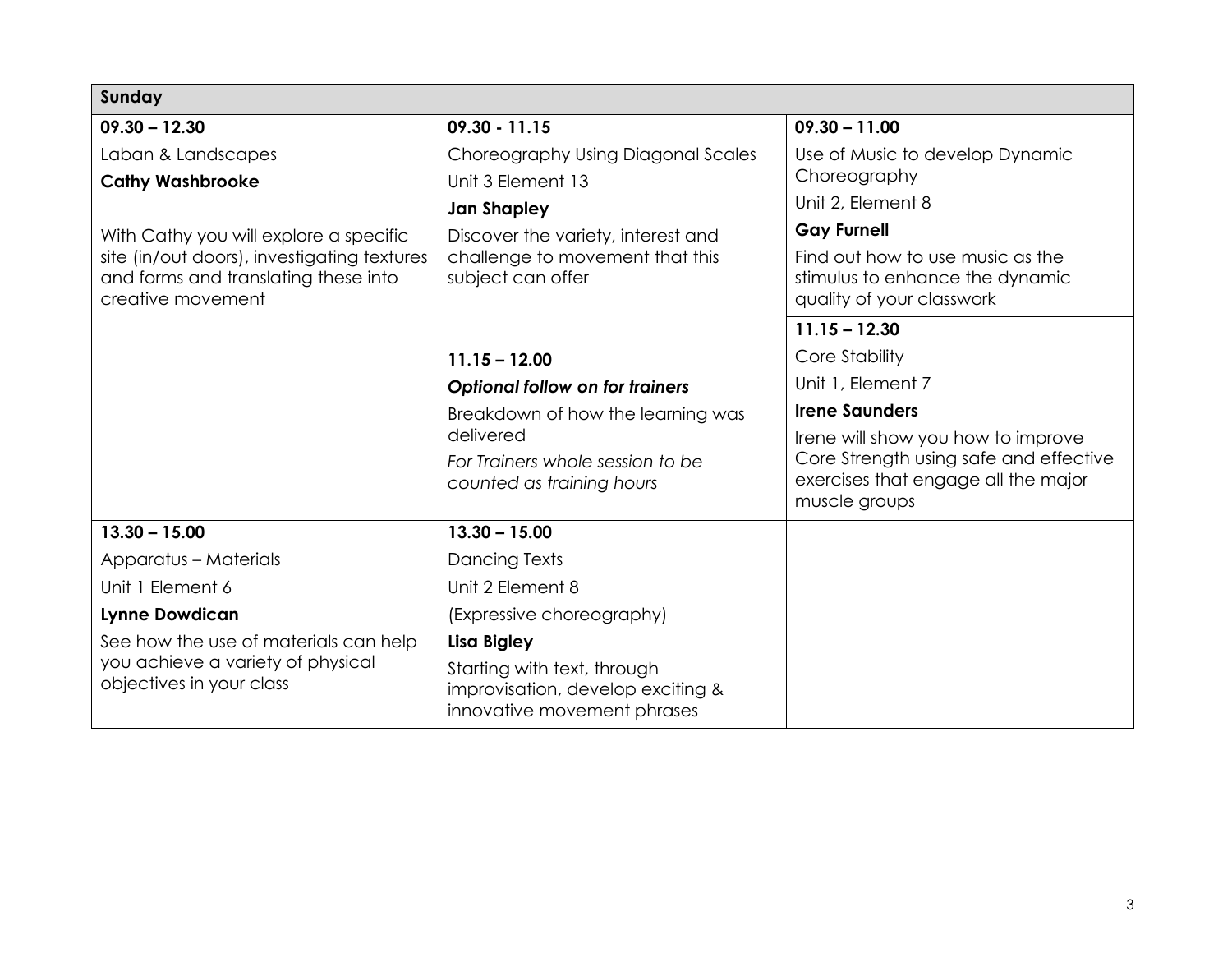## **Travel Directions**

These directions were submitted for publishing March 2022. The working party cannot be held responsible for any amendments to the above due to road/rail changes.

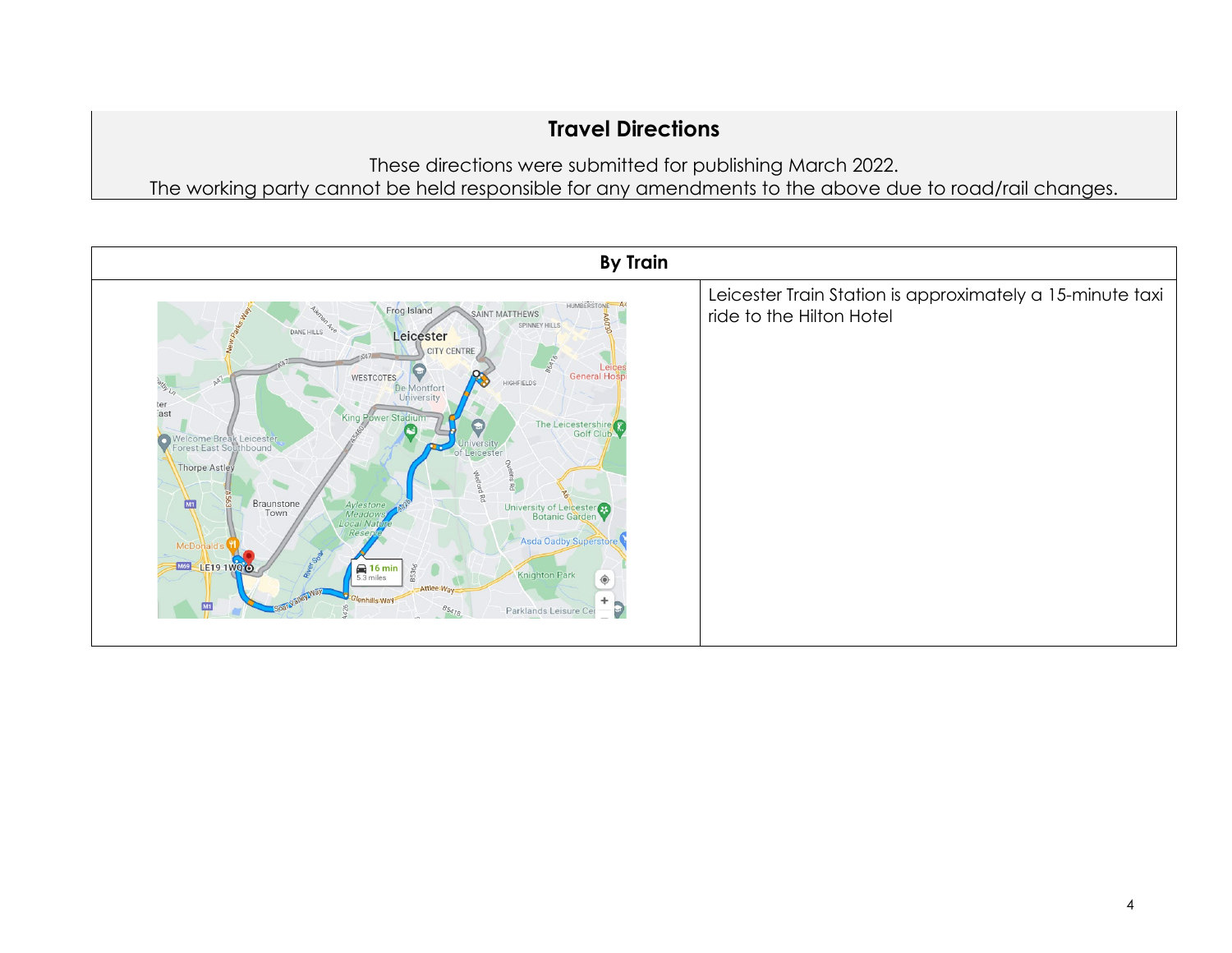

## **To Hilton Hotel (LE19 1WQ)**

From the M1, exit at Junction 21.

Go onto the A5460, heading towards Leicester. After only 100 yards, take the left-hand slip road under the bridge sign-posted for Meridian Business Park (you will see the Hilton hotel on your right).

Approach the roundabout, go all the way round, back on yourself. The hotel entrance is on your left.

For Satellite Navigation please use the Postcode LE19 1WQ